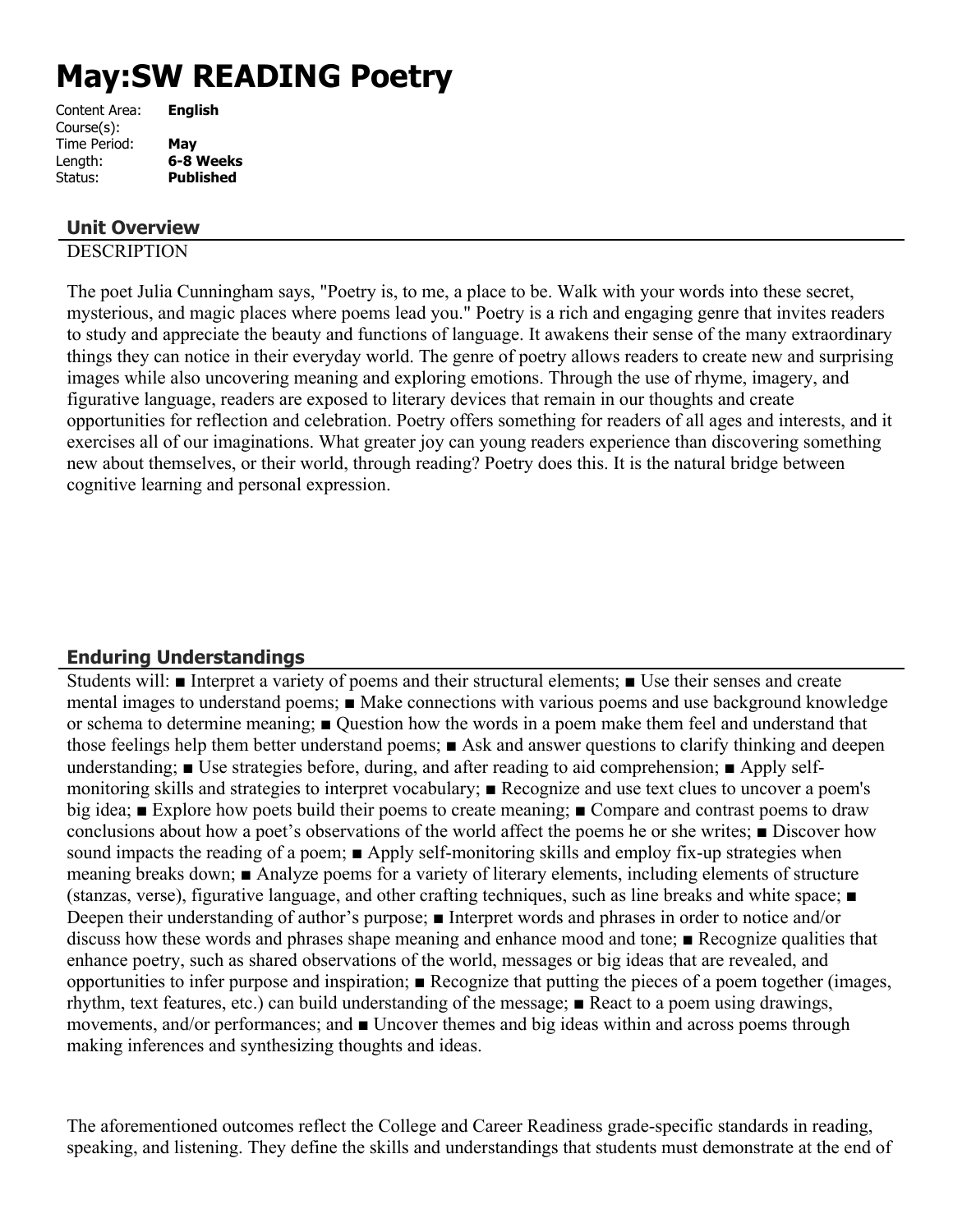**Essential Questions**

How do we read and interpret poetry?

# **Instructional Strategies & Learning Activities**

Interactive Read-Aloud Lessons

Lesson 1: What Do We Notice About Poetry? uses all of the mentor texts from the unit. Rationale: Readers of poetry need to understand the features of the genre. Students will be introduced to the mentor poems and notice the structural elements of poetry in order to recognize and read in the genre. Common Core State Standards: RL.3.5, RL.3.7, SL.3.1, SL.3.2, RL.3.10, SL.3.3, SL.3.4, SL.3.6, L.3.1, L.3.3, L.3.6, W.3.10 Skills and Strategies: Text and Genre Features/Structure, Using Schema, Questioning, Making Inferences, Synthesizing, Speaking to Communicate, Listening and Responding, Engaging in Discussion/Collaborating

Lesson 2: What Does Poetry Sound Like? uses Every Second Something Happens by Christine San José and Bill Johnson (Eds.). Rationale: Readers of poetry understand the importance of sound in poems. Students will discover how sound impacts the reading of a poem and that paying attention to the element of sound can help readers interpret the meaning of a poem. Common Core State Standards: RL.3.1, RL.3.4, SL.3.1, SL.3.2, SL.3.5, RL.3.7, RL.3.10, SL.3.6, L.3.1, L.3.3, L.3.5, L.3.6, W.3.10 Skills and Strategies: Text and Genre Features/Structure, Using Schema, Visualizing, Making Inferences, Synthesizing, Speaking to Communicate, Listening and Responding, Engaging in Discussion/Collaborating

Lesson 3: What Do You See? uses Every Second Something Happens by Christine San José and Bill Johnson (Eds.) and The Hound Dog's Haiku by Michael J. Rosen. Rationale: Readers understand the importance of sensory details in poems. Students will use their five senses to create mental images that aid in understanding the poems they read Common Core State Standards: RL.3.1, RL.3.4, RL.3.7, SL.3.1, SL.3.2, RL.3.10, SL.3.5, SL.3.6, L.3.1, L.3.3, L.3.6, W.3.10 Skills and Strategies: Visualizing, Using Schema, Synthesizing, Speaking to Communicate, Listening and Responding, Engaging in Discussion/Collaborating

Lesson 4: Where Did You Get That Idea? uses The Underwear Salesman by J. Patrick Lewis. Rationale: Readers know that they can better understand a poem if they know the author's inspiration. Figuring out a poet's interests and inspiration will help students understand the big idea hidden inside a poem. Common Core State Standards: RL.3.1, RL.3.2, RL.3.6, SL.3.1, SL.3.2, RL.3.7, RL.3.10, SL.3.6, L.3.1, L.3.3, L.3.6, W.3.10 Skills and Strategies: Using Schema, Questioning, Making Inferences, Determining Importance, Synthesizing,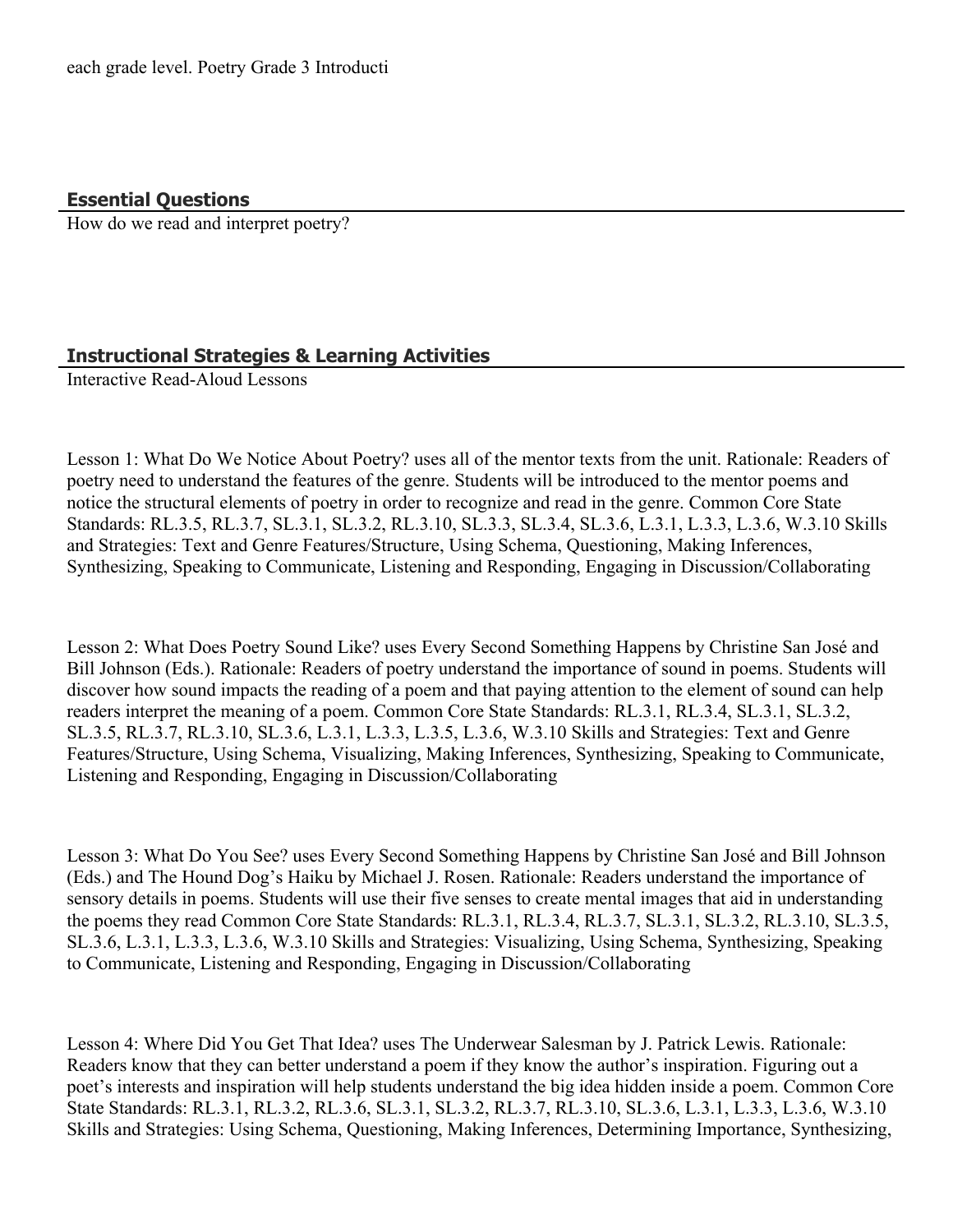Speaking to Communicate, Listening and Responding, Engaging in Discussion/Collaborating

Lesson 5: How Do You Feel? uses Reading, Rhyming, and 'Rithmetic by Dave Crawley and Every Second Something Happens by Christine San José and Bill Johnson (Eds.). Rationale: Poetry is written to evoke feelings. Students will question how the words in a poem make them feel and understand that those feelings help them better understand the poems they read. Common Core State Standards: RL.3.1, RL.3.4, SL.3.1, RL.3.3, RL.3.6, RL.3.7, RL.3.10, SL.3.3, SL.3.6, L.3.1, L.3.3, L.3.6, W.3.10 Skills and Strategies: Making Inferences, Questioning, Using Schema, Synthesizing, Speaking to Communicate, Listening and Responding, Engaging in Discussion/Collaborating

Lesson 6: What Does It Mean? uses A Whiff of Pine, a Hint of Skunk by Deborah Ruddell. Rationale: Readers know that using their schema and a poem's contents will help them understand unfamiliar words. Students will use background knowledge and the contents of a poem to determine the meaning of unfamiliar and multiplemeaning words and phrases. Common Core State Standards: RL.3.4, SL.3.1, L.3.4, L.3.5, L.3.6, RL.3.10, SL.3.6, L.3.1, L.3.3, W.3.10 Skills and Strategies: Making Inferences, Finding Word Meaning (Vocabulary), Using Schema, Questioning, Visualizing, Synthesizing, Monitoring and Repairing Comprehension, Speaking to Communicate, Listening and Responding, Engaging in Discussion/Collaborating

Lesson 7: What's Up With This Poem? uses The Hound Dog's Haiku by Michael J. Rosen. Rationale: Readers understand that fix-up strategies are important to their comprehension of poems. Students will recognize when meaning starts to break down and then stop, reread, and use one of several monitoring strategies to help them continue to read with understanding. Common Core State Standards: RL.3.1, SL.3.1, L.3.3, L.3.4, L.3.6, RL.3.4, RL.3.7, RL.3.10, SL.3.6, L.3.1, W.3.10 Skills and Strategies: Using Schema, Questioning, Visualizing, Monitoring and Repairing Comprehension, Speaking to Communicate, Listening and Responding, Engaging in Discussion/Collaborating

Lesson 9: What Comes First? uses Falling Down the Page by Georgia Heard (Ed.). Rationale: Readers know when to slow down in order to make meaning of poetry. Students will recognize that they must stop, review, and rethink as they read because poets build meaning line by line and stanza by stanza. Common Core State Standards: RL.3.1, RL.3.2, RL.3.3, RL.3.5, SL.3.1, SL.3.2, L.3.3, RL.3.7, RL.3.10, L.3.1, L.3.6, W.3.10 Skills and Strategies: Text and Genre Features/Structure, Questioning, Making Inferences, Determining Importance, Synthesizing, Monitoring and Repairing Comprehension, Engaging in Discussion/Collaborating

Lesson 10: Piece by Piece uses A Whiff of Pine, a Hint of Skunk by Deborah Ruddell. Rationale: Readers better understand a poem when they synthesize all of its features and content. Students will recognize that putting all of the pieces of a poem together (images, rhythm, text features, etc.) can build understanding around the author's purpose for writing a poem and the message the author wants the readers to understand. Common Core State Standards: RL.3.1, RL.3.2, RL.3.4, RL.3.5, RL.3.6, RL.3.7, SL.3.1, SL.3.2, L.3.3, RL.3.10, SL.3.4, L.3.1, L.3.5, L.3.6, W.3.10 Skills and Strategies: Text and Genre Features/Structure, Using Schema, Questioning, Visualizing, Making Inferences, Determining Importance, Synthesizing, Monitoring and Repairing Comprehension, Finding Word Meaning (Vocabulary), Engaging in Discussion/Collaborating

Summative Assessment Students will read the poems "Coming Arm in Arm" and "What Happened to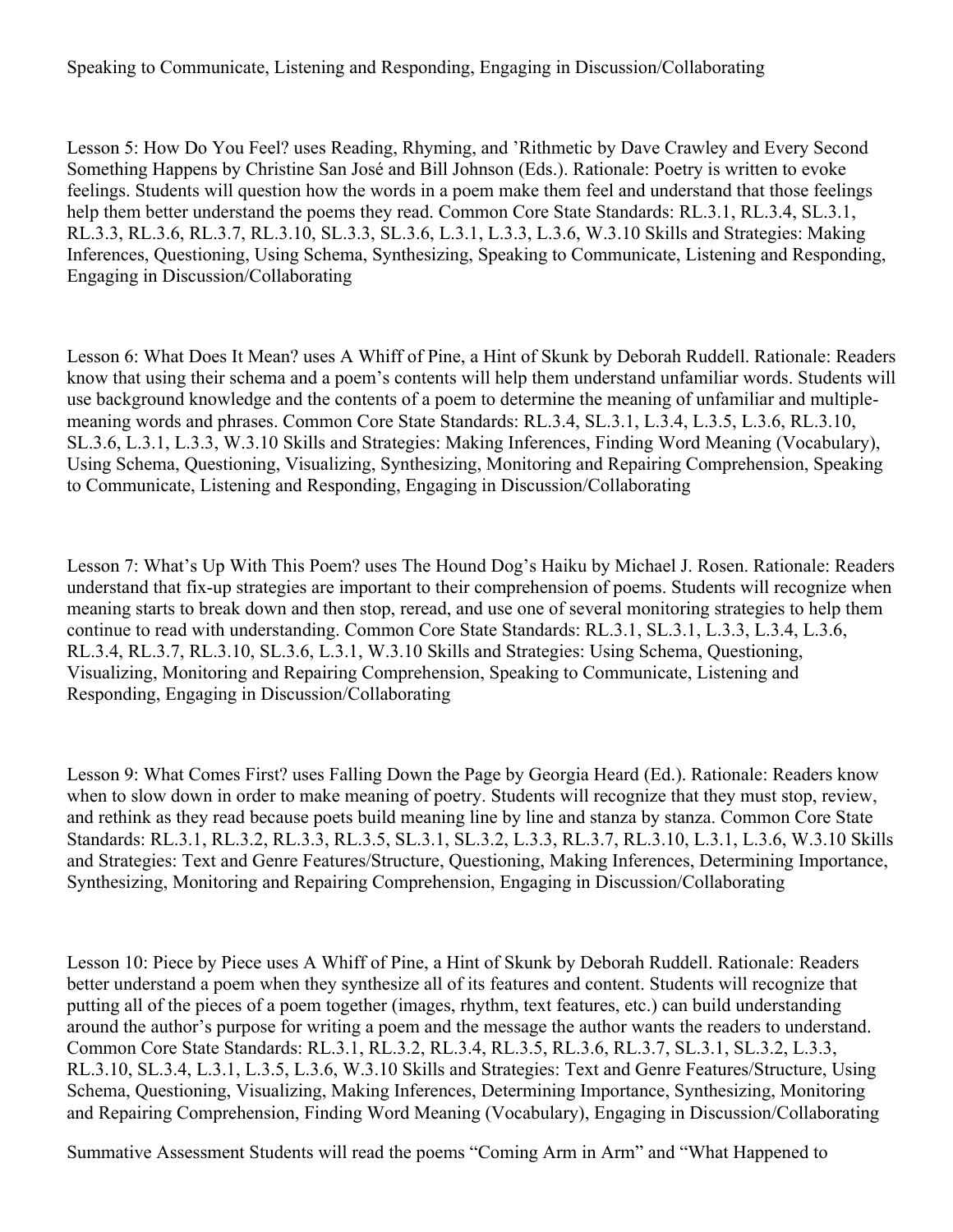Winter?" by Shelley Karlen in order to answer selected and constructed responses.

Lesson 8: Side by Side: Looking Across Two Poems uses Every Second Something Happens by Christine San José and Bill Johnson (Eds.). Rationale: Readers compare texts and consider each author's inspiration in order to better understand the texts. Students will compare and contrast two poems by the same poet to draw conclusions about how a poet's observations of the world affect the poems he or she writes. Common Core State Standards: RL.3.1, RL.3.5, RL.3.9, SL.3.1, SL.3.2, SL.3.3, RL.3.2, RL.3.3, RL.3.10, SL.3.6, L.3.1, L.3.3, L.3.6, W.3.10 Skills and Strategies: Making Inferences, Synthesizing, Questioning, Determining Importance, Speaking to Communicate, Listening and Responding, Engaging in Discussion/Collaborating

#### Mini-Lessons

Lesson 1: Start to Finish uses Reading, Rhyming, and 'Rithmetic by Dave Crawley. Rationale: Readers build comprehension by reading through a text in its entirety. Students will understand how reading a poem from beginning to end helps readers get a sense of what the words are telling them. Common Core State Standards: RL.3.5, SL.3.1, L.3.4, RL.3.1, RL.3.10, SL.3.2, SL.3.6, L.3.1, L.3.3, L.3.6, W.3.10 Skills and Strategies: Text and Genre Features/Structure, Using Schema, Making Inferences, Determining Importance, Synthesizing, Engaging in Discussion/Collaborating

Lesson 2: Direction Signals: Line Breaks and White Space uses Falling Down the Page by Georgia Heard (Ed.) and The Underwear Salesman by J. Patrick Lewis. Rationale: Readers know that poets' use of line breaks and white space helps readers make sense of the words. Students will learn that line breaks and white space are the punctuation of poetry. Common Core State Standards: RL.3.5, RL.3.7, SL.3.1, SL.3.2, SL.3.6, L.3.4, RL.3.10, SL.3.4, L.3.1, L.3.3, L.3.6, W.3.10 Skills and Strategies: Text and Genre Features/Structure, Making Inferences, Synthesizing, Engaging in Discussion/Collaborating

Lesson 3: I Can Sense It uses "A Winter Wish" by Stephanie Morseburg and "Summer Senses" by Julie Spreckels from the Poetry Shared Texts. Rationale: Readers use sensory details to help them interpret texts. Students will learn how using sensory details helps them determine the meaning of unfamiliar words and/or phrases. Common Core State Standards: RL.3.4, SL.3.1, L.3.4, L.3.5, RL.3.1, RL.3.7, RL.3.10, L.3.1, L.3.3, L.3.6, W.3.10 Skills and Strategies: Using Schema, Visualizing, Making Inferences, Synthesizing, Monitoring and Repairing Comprehension, Finding Word Meaning (Vocabulary), Speaking to Communicate, Listening and Responding

Lesson 4: Follow the Clues uses Every Second Something Happens by Christine San José and Bill Johnson (Eds.) and A Whiff of Pine, a Hint of Skunk by Deborah Ruddell. Rationale: Recognizing and using text clues within poems can help readers uncover the big idea of a poem. Students will learn about the kinds of text clues in poems that help them recognize big ideas. Common Core State Standards: RL.3.1, RL.3.2, RL.3.4, RL.3.5, SL.3.1, SL.3.2, L.3.3, RL.3.7, RL.3.10, L.3.1, L.3.6, W.3.10 Skills and Strategies: Text and Genre Features/Structure, Using Schema, Making Inferences, Determining Importance, Synthesizing, Engaging in Discussion/Collaborating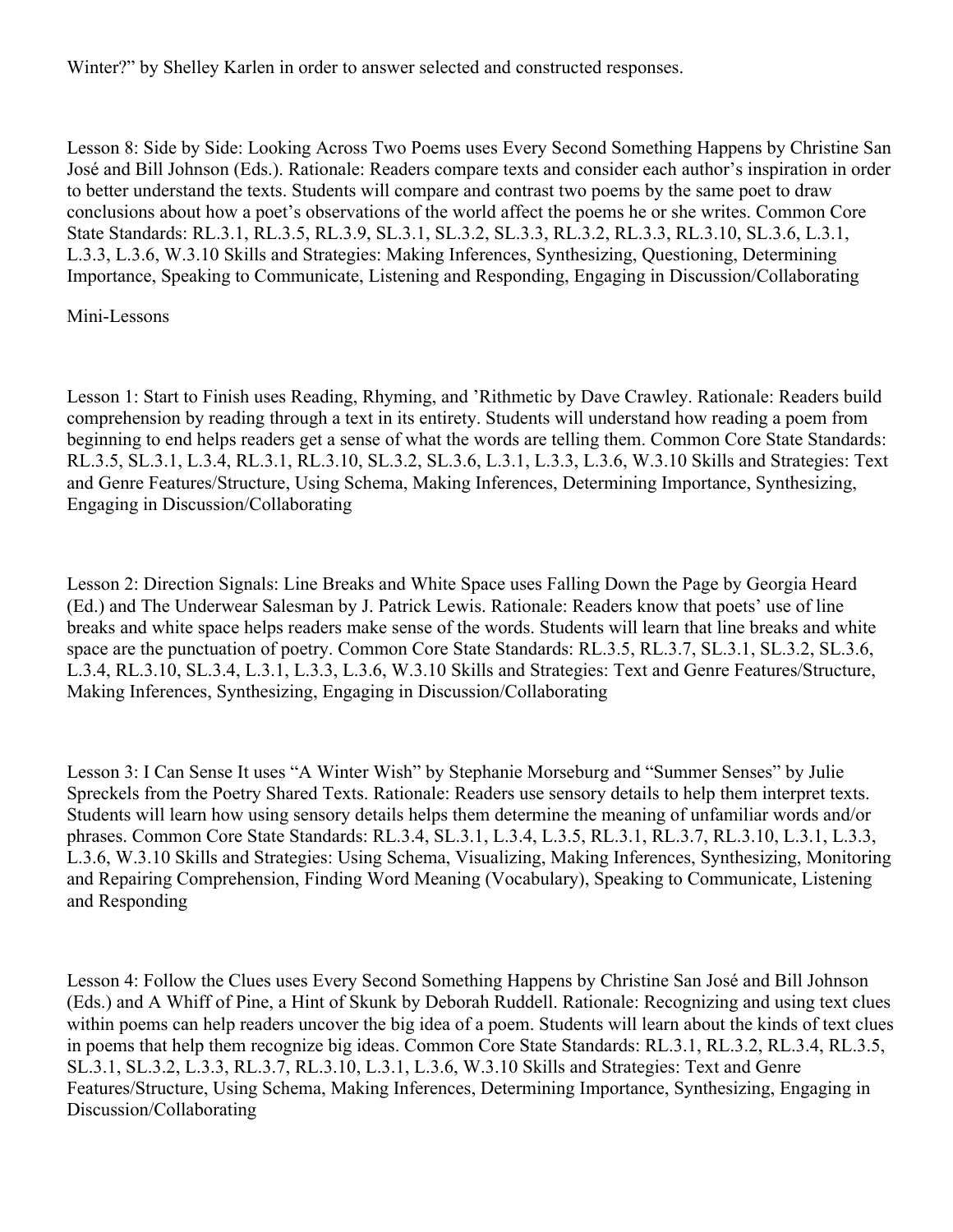Lesson 5: Line by Line uses Falling Down the Page by Georgia Heard (Ed.). Rationale: Readers of poetry better understand poems by considering how they are constructed. Students will explore how poets create meaning by building their poems line by line or stanza by stanza. Common Core State Standards: RL.3.1, RL.3.5, RL.3.7, SL.3.1, SL.3.2, L.3.3, RL.3.2, RL.3.10, SL.3.4, L.3.1, L.3.6, W.3.10 Skills and Strategies: Text and Genre Features/Structure, Making Inferences, Determining Importance, Synthesizing, Speaking to Communicate, Listening and Responding

Lesson 6: In the Mood uses A Whiff of Pine, a Hint of Skunk by Deborah Ruddell and Reading, Rhyming, and 'Rithmetic by Dave Crawley. Rationale: Readers know that poets enhance understanding and mood by carefully choosing their words. Students will focus on and recognize how poets carefully select the words that will create a mood for the readers. Common Core State Standards: RL.3.2, RL.3.4, RL.3.6, SL.3.1, SL.3.2, L.3.3, L.3.5, RL.3.1, RL.3.7, RL.3.10, SL.3.3, L.3.1, L.3.6, W.3.10 Skills and Strategies: Using Schema, Making Inferences, Determining Importance, Synthesizing, Speaking to Communicate, Engaging in Discussion/Collaborating

Lesson 7: Sifting Through a Poem uses Every Second Something Happens by Christine San José and Bill Johnson (Eds.). Rationale: Readers use textual evidence to help determine how a poem makes them feel. Students will understand that they need to sift through the words of a poem, looking for evidence to support the feelings they infer from the words. Common Core State Standards: RL.3.1, RL.3.2, RL.3.4, SL.3.1, SL.3.2, L.3.3, RL.3.7, RL.3.10, SL.3.3, SL.3.4, L.3.1, L.3.6, W.3.10 Skills and Strategies: Making Inferences, Determining Importance, Synthesizing, Speaking to Communicate, Listening and Responding, Engaging in Discussion/Collaborating

Lesson 8: The Poet's Purpose uses The Underwear Salesman by J. Patrick Lewis and Every Second Something Happens by Christine San José and Bill Johnson (Eds.). Rationale: Readers build meaning by understanding the author's purpose for writing a poem. Students will infer the poet's purpose for writing a poem in order to help determine the meaning behind the words. Common Core State Standards: RL.3.1, RL.3.4, RL.3.5, RL.3.6, RL.3.7, SL.3.1, SL.3.2, L.3.3, RL.3.10, SL.3.4, L.3.1, L.3.6, W.3.10 Skills and Strategies: Text and Genre Features/Structure, Making Inferences, Synthesizing, Engaging in Discussion/Collaborating

# **Integration of Career Readiness, Life Literacies and Key Skills**

Students will explore the careers of professional poets.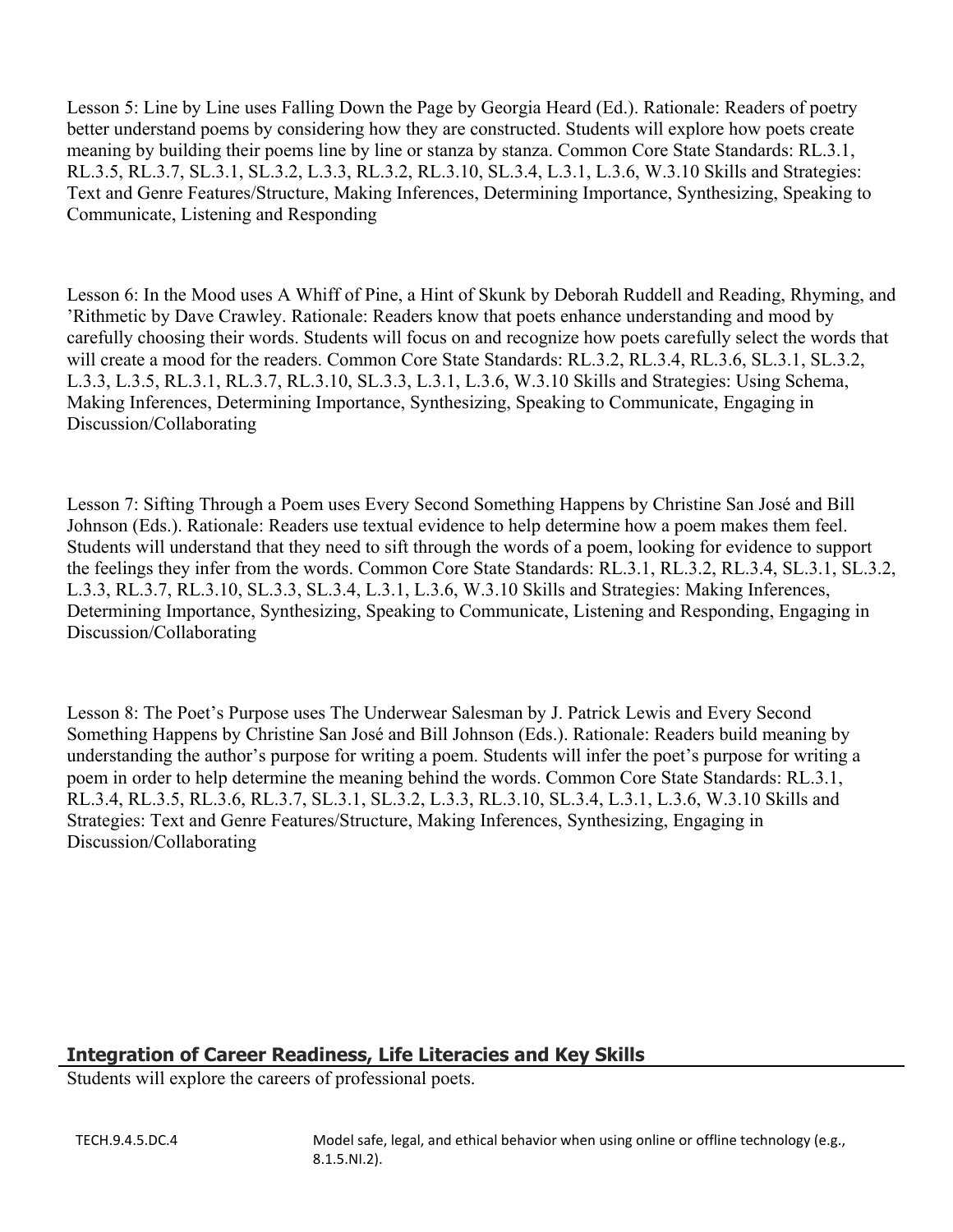|                 | Curiosity and a willingness to try new ideas (intellectual risk-taking) contributes to the<br>development of creativity and innovation skills. |
|-----------------|------------------------------------------------------------------------------------------------------------------------------------------------|
| WRK.9.2.5.CAP.1 | Evaluate personal likes and dislikes and identify careers that might be suited to personal<br>likes.                                           |
| WRK.9.2.5.CAP.2 | Identify how you might like to earn an income.                                                                                                 |
| TECH.9.4.5.DC.2 | Provide attribution according to intellectual property rights guidelines using public domain<br>or creative commons media.                     |
| WRK.9.2.5.CAP.3 | Identify qualifications needed to pursue traditional and non-traditional careers and<br>occupations.                                           |

# **Technology and Design Integration**

Students will interact with the lessons using the Smartboard.

CS.3-5.8.1.5.CS.2 Model how computer software and hardware work together as a system to accomplish tasks.

# **Interdisciplinary Connections**

Students will learn about different disciplines through poetry.

#### **Differentiation**

- Understand that gifted students, just like all students, come to school to learn and be challenged.
- Pre-assess your students. Find out their areas of strength as well as those areas you may need to address before students move on.
- Consider grouping gifted students together for at least part of the school day.
- Plan for differentiation. Consider pre-assessments, extension activities, and compacting the curriculum.
- Use phrases like "You've shown you don't need more practice" or "You need more practice" instead of words like "qualify" or "eligible" when referring to extension work.
- Encourage high-ability students to take on challenges. Because they're often used to getting good grades, gifted students may be risk averse.

#### **Definitions of Differentiation Components**:

- o Content the specific information that is to be taught in the lesson/unit/course of instruction.
- o Process how the student will acquire the content information.
- o Product how the student will demonstrate understanding of the content.
- o Learning Environment the environment where learning is taking place including physical location and/or student grouping

#### **Differentiation occurring in this unit:**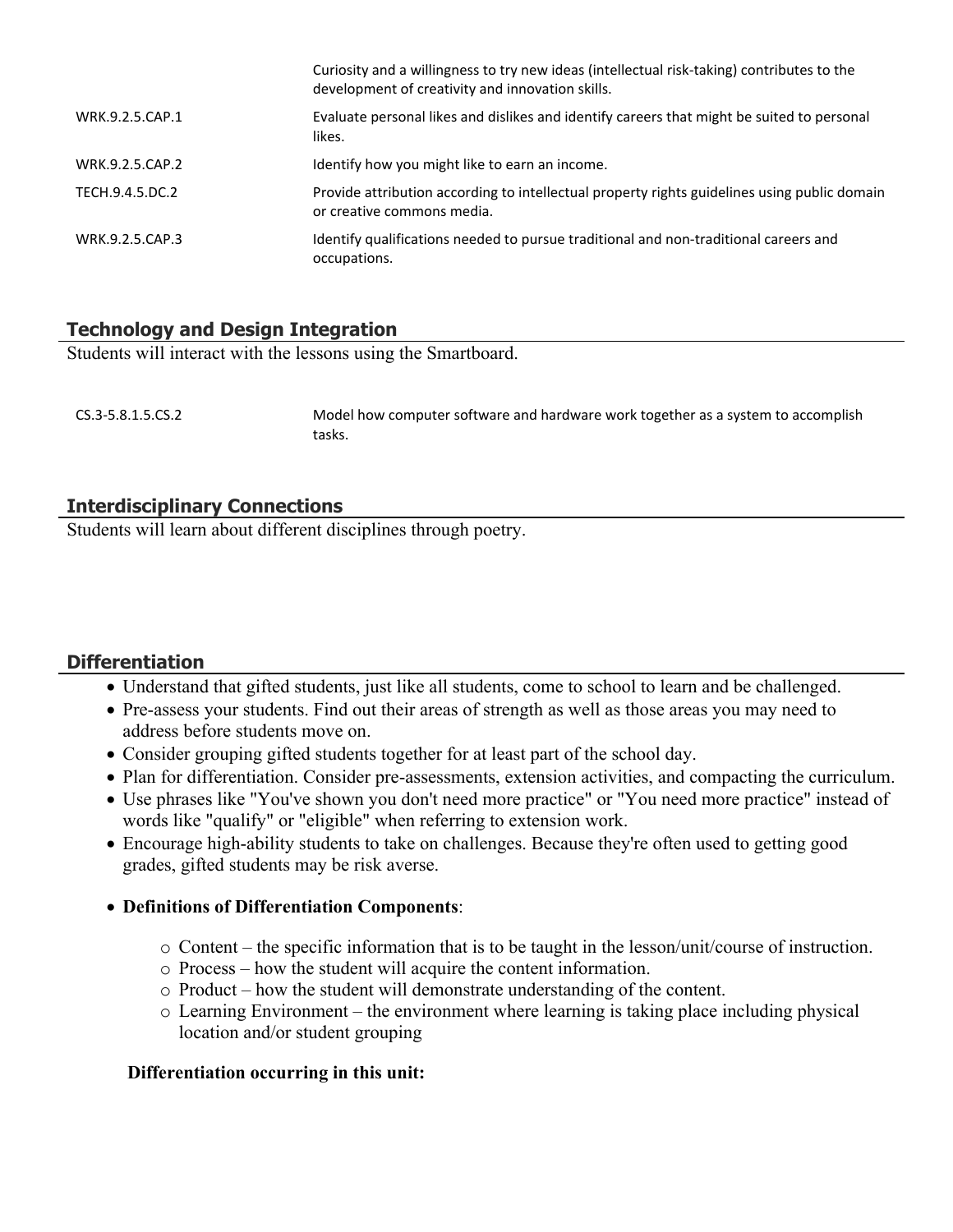Students will be offered leveled reading choices based on skill and interest.

# **Modifications & Accommodations**

Refer to QSAC EXCEL SMALL SPED ACCOMMOCATIONS spreadsheet in this discipline.

#### **Modifications and Accommodations used in this unit:**

IEP and 504 accommodations will be utilized.

## **Benchmark Assessments**

**Benchmark Assessments** are given periodically (e.g., at the end of every quarter or as frequently as once per month) throughout a school year to establish baseline achievement data and measure progress toward a standard or set of academic standards and goals.

#### **Schoolwide Benchmark assessments:**

Aimsweb benchmarks 3X a year

Linkit Benchmarks 3X a year

DRA

#### **Additional Benchmarks used in this unit:**

DRA

Aimsweb

Linkit testing 3 times a year.

# **Formative Assessments**

Assessment allows both instructor and student to monitor progress towards achieving learning objectives, and can be approached in a variety of ways. **Formative assessment** refers to tools that identify misconceptions,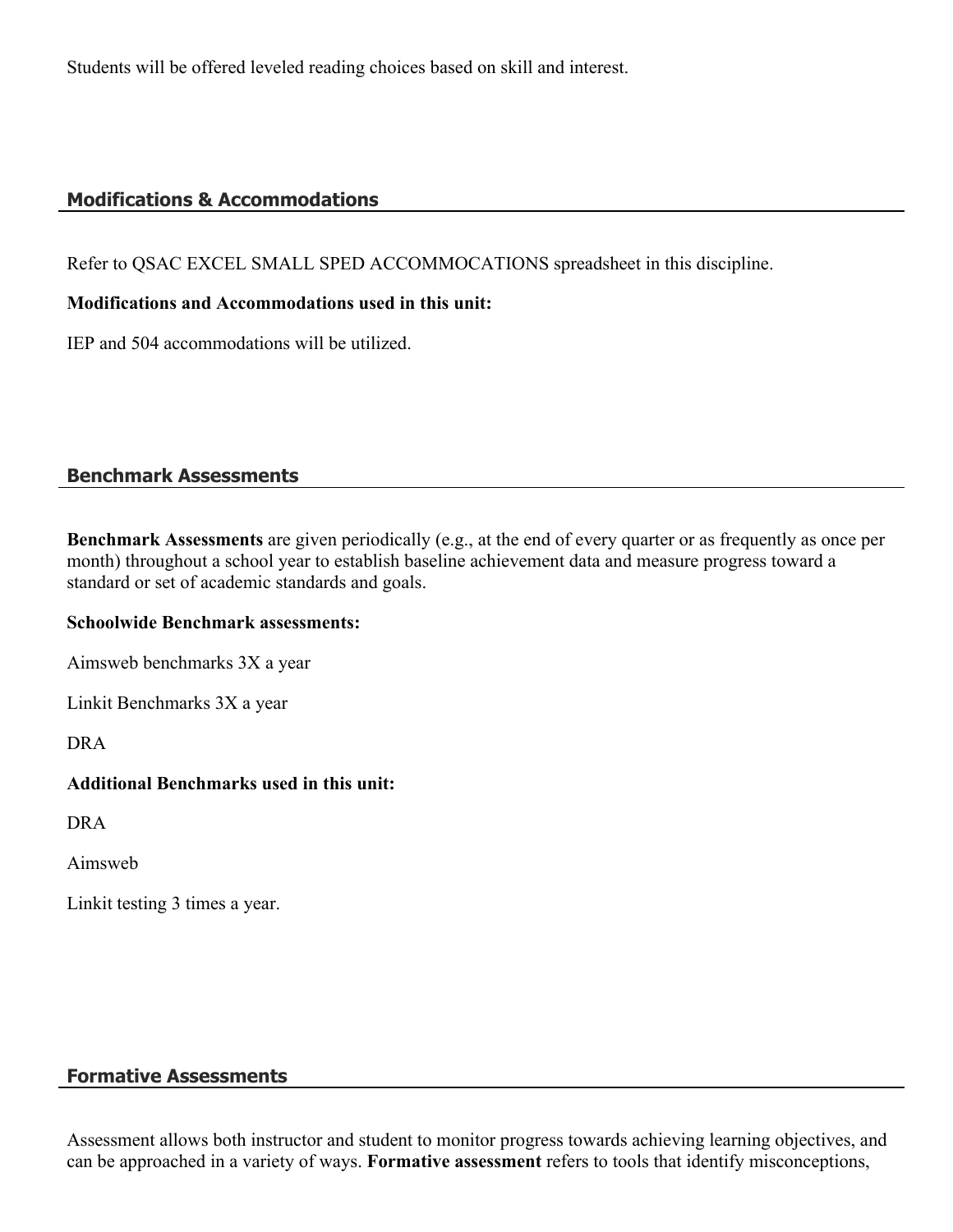struggles, and learning gaps along the way and assess how to close those gaps. It includes effective tools for helping to shape learning, and can even bolster students' abilities to take ownership of their learning when they understand that the goal is to improve learning, not apply final marks (Trumbull and Lash, 2013). It can include students assessing themselves, peers, or even the instructor, through writing, quizzes, conversation, and more. In short, formative assessment occurs throughout a class or course, and seeks to improve student achievement of learning objectives through approaches that can support specific student needs (Theal and Franklin, 2010, p. 151).

#### **Formative Assessments used in this unit:**

discussion

Teacher observation

worksheets

conferencing

# **Summative Assessments**

**Summative assessments** evaluate student learning, knowledge, proficiency, or success at the conclusion of an instructional period, like a unit, course, or program. Summative assessments are almost always formally graded and often heavily weighted (though they do not need to be). Summative assessment can be used to great effect in conjunction and alignment with formative assessment, and instructors can consider a variety of ways to combine these approaches.

#### **Summative assessments for this unit:**

Unit summative assessments

# **Instructional Materials**

Schoolwide teaching materials

#### Mentor texts:

Every Second Something Happens: Poems for the Mind and Senses by Christine San José and Bill Johnson (Eds.) Falling Down the Page: A Book of List Poems by Georgia Heard (Ed.) The Hound Dog's Haiku and Other Poems for Dog Lovers by Michael J. Rosen Reading, Rhyming, and 'Rithmetic by Dave Crawley The Underwear Salesman: And Other Jobs for Better or Verse by J. Patrick Lewis A Whiff of Pine, a Hint of Skunk: A Forest of Poems by Deborah Ruddell Poetry Shared Texts "Birds by My Window" by Robin Cohen "Dance" by Patricia Robey, I'm so Hungry After School by Karen Smith "Summer Senses" by Julie Spreckels "A Winter Wish" by Stephanie Moresburg